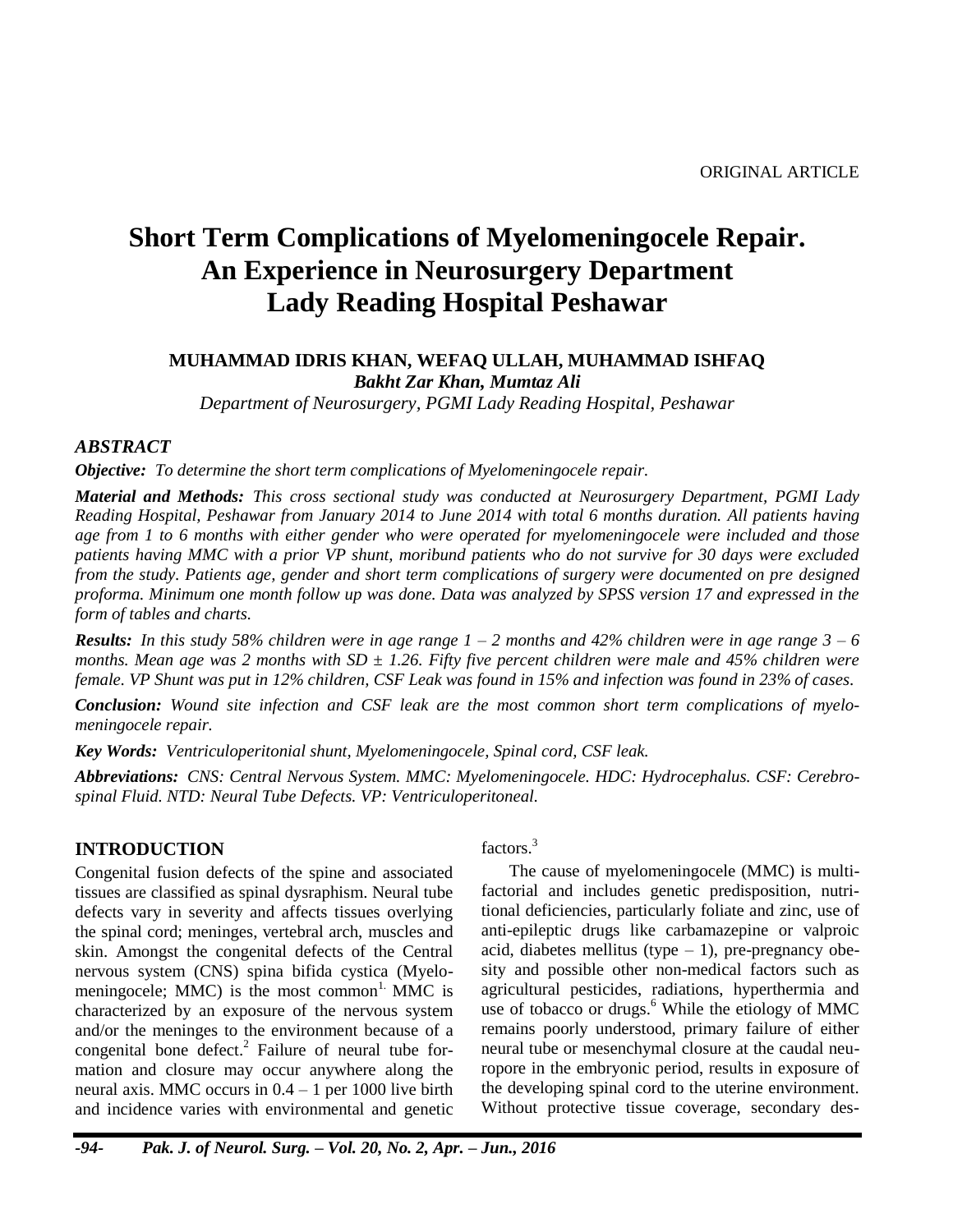truction of the exposed neural tissue by trauma or amniotic fluid may occur throughout gestation. <sup>4</sup> Children with MMC who survive are likely to have life – long disabilities. Functional problems may often result from the neurologic defect or the surgical repair.<sup>2</sup>

Patients with MMC have various sensory and motor deficits such as lower limb weakness and loss of sphincter control.<sup>3,4</sup> MMC is associated with other congenital abnormalities. 1-4 Among associated abnormalities are Hydrocephalus, Chiari malformation, scoliosis, telipes equinovarus, flat/high arched foot and trophic ulcer. 2-4 Electrolyte imbalance may present as hypokalemia, hyperkalemia, hypernatremia. Children may also be anemic and malnourished.<sup>3</sup> These patients may have intraoperative complications like arrhythmias, hypotension, bronchospasm, laryngospasm, hypoxemia and hypothermia. <sup>3</sup> MMC most commonly affect the lumbosacral area, followed by lumbar and then sacral and thoracic areas.<sup>3</sup>

The traditional treatment of MMC is postnatal repair. <sup>4</sup> The surgical management is poised by postoperative complications such as post-operative cerebrospinal (CSF) leak, infection, hydrocephalus needing a ventriculoperitoneal (VP) shunt and wound dehiscence.<sup>2,4,5</sup> Hydrocephalus (HDC) develops in more then  $85 - 90\%$ <sup>5</sup> of patients with MMC.<sup>5</sup> At least  $54\%$ <sup>5</sup> to 80%<sup>4</sup> of MMC patients require placement of shunts to prevent the neurologic and intellectual compromise that accompanies significant ventriculomegaly.<sup>4</sup> Postoperative CSF leak is amongst the deadly complications following MMC surgery; increasing the morbidity and mortality of the patient.<sup>4,6</sup> The incidence of the post-operative CSF leak ranges from 18%<sup>7</sup> to 30%.<sup>5</sup>

The rationale of current study is to determine the short term complications of MMC repair in our setup. MMC repair is a commonly performed procedure in the Neurosurgery Department, infants are more prone to congenital anomalies due to lack of proper antenatal work-up in this part of the world. Care of a patient with myelomeningocele is a big headache for the family with the added burden of post-operative complications. Doing this study will help us to generate local statistics of post MMC repair complications. The results of this study will be shared with other neurosurgeons through publications to make them aware about the local magnitude of the problem and on the basis of results of this study we will be able to further rectify our management strategy for the future.

## **MATERIALS AND METHODS**

This cross sectional study was conducted at Neurosurgery Department, PGMI Lady Reading Hospital, Peshawar from January 2014 to June 2014 with total 6 months duration. All patients having age from 1 to 6 months with either gender who were operated for myelomeningocele were included and those patients with. Patients having MMC with a prior VP shunt, moribund patients who do not survive for 30 days and having meningocele were excluded from the study. Patients age, gender and short term complications of surgery were documented on pre designed proforma. Minimum one Month follow-up was done. Data was analyzed by SPSS version 17 and expressed in the form of tables and charts.

After permission from hospital ethical committee, patients with MMC admitted in Neurosurgery Department of Lady Reading Hospital was approached. Those who fulfill inclusion criteria were included in the study. Informed consent was taken from all patients. These patients were further assessed through detailed history, including personal particulars, name, age, sex, address, symptoms and clinical examination. Diagnosis of MMC was made on the basis of clinical and peroperative findings. The patient mobile number would be taken for further correspondence. The patients were followed post operatively for one month. Descriptive statistics like mean  $\pm$  standard deviation was used for age. Frequency/percentage was calculated for categorical variables like gender and short term complications (wound infection, CSF Leak and VP-Shunt). Short term complications were stratified among the age and gender to see the effect modifiers. Results were presented in tables for different variables. All results were presented in the form of charts and graphs.

## **RESULTS**

This study was conducted at Neurosurgery Department, Lady Reading Hospital, Peshawar in which a total of 106 children were observed to find the short term complication of myelomeningocele repair and the results were analyzed as. Age distribution among 106 children was analyzed as 61 (58%) children were in age range  $1 - 2$  months while 45 (42%) children were in age range  $3 - 6$  months. Mean age was 2 months with  $SD \pm 1.26$  (as shown in table 1). Gender distribution among 106 children was analyzed as 58 (55%) children were male while 48 (45%) children were female (as shown in table 2). Short term complication of myelomeningocele among 106 children was ana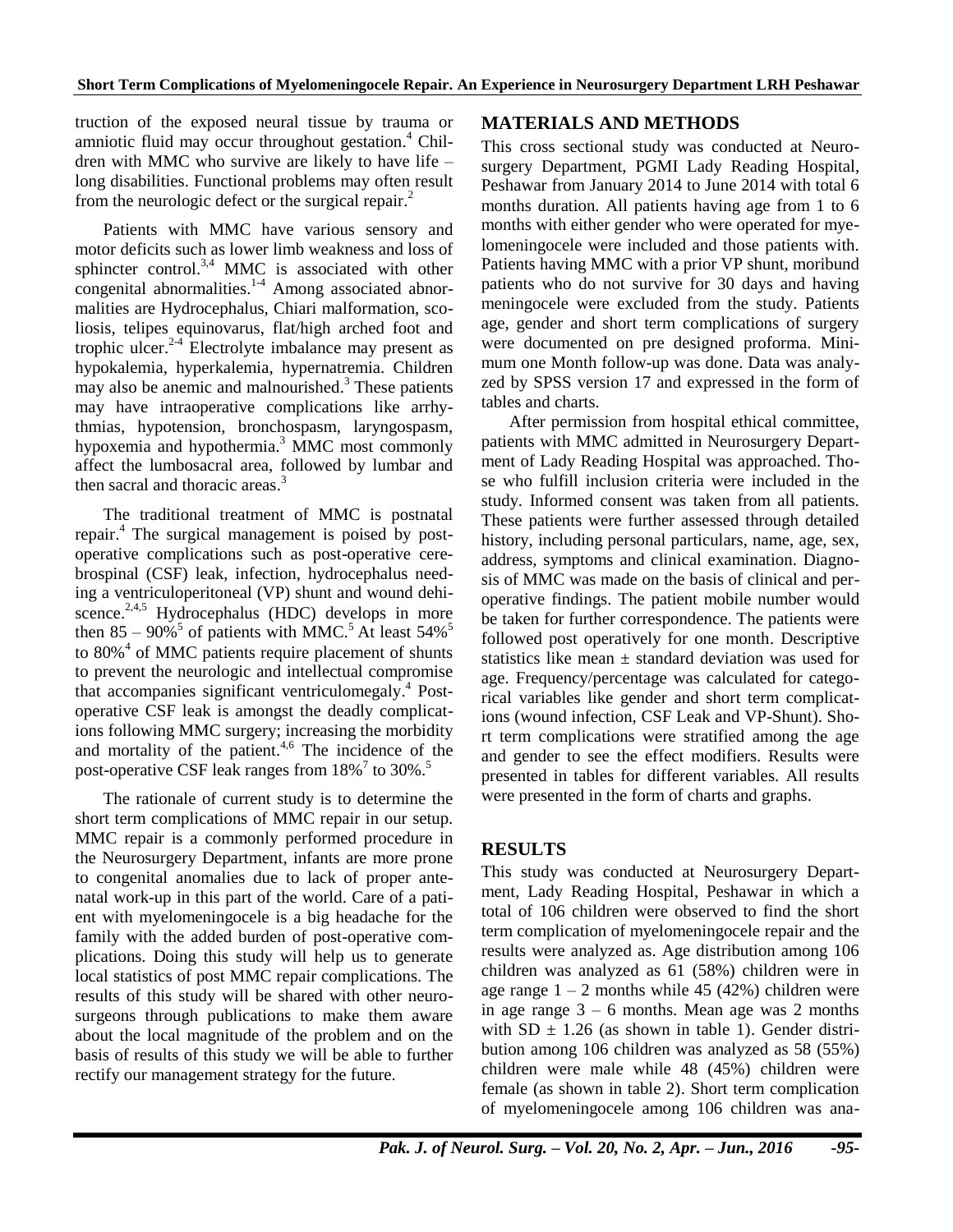lyzed as VP Shunt was found in 13 (12%) children, CSF Leak was found in 16 (15%) children and infection was found in 24 (23%) children (as shown in table 3).

**Table 1:** *Age Wise Distribution (n = 106).*

| Age            | <b>Frequency</b> | <b>Percentage</b> |
|----------------|------------------|-------------------|
| $1 - 2$ months | 61               | 58%               |
| $3 - 6$ months | 45               | 42%               |
| Total          | 106              | 100%              |

Mean age was 2 months with  $SD \pm 1.26$ 

**Table 2:** *Gender Wise Distribution* ( $n = 106$ ).

| Gender | <b>Frequency</b> | Percentage |
|--------|------------------|------------|
| Male   | 58               | 55%        |
| Female | 48               | 45%        |
| Total  | 106              | 100%       |

**Table 3:** *Frequency of Short Term Complications*  $(n = 106)$ .

| <b>Complications</b> | <b>Frequency</b> | <b>Percentage</b> |
|----------------------|------------------|-------------------|
| VP shunt             | 13               | 12%               |
| <b>CSF Leak</b>      | 16               | 15%               |
| Infection            | 24               | 23%               |
| Total                | 53               | 50%               |

Stratification of short term complication of myelomeningocele with age distribution was analyzed as in 13 cases of VP Shunt 5 children were in age range 1 – 2 months and 8 children were in age range  $3 - 4$  months. In 16 cases of CSF Leak 4 children were in age range  $1 - 2$  months and 12 children were in age range 3 – 4 months. In 24 cases of infection 10 children were in age range  $1 - 2$  months and 14 children were in age range  $3 - 4$  months (as shown in table 4). Stratification of short term complication of myelomeningocele with gender distribution was analyzed as in 13 cases of VP Shunt 7 children were male and 6 children were female. In 16 cases of CSF Leak 10 children were male and 6 children were female. In 24 cases of infection 12 children were male and 12 children were female (as shown in table 5).

|                            | <b>Table 4:</b> Stratification of Complications with Age |  |
|----------------------------|----------------------------------------------------------|--|
| Distribution ( $n = 53$ ). |                                                          |  |

| Complications /<br>Age | $1 - 2$<br><b>Months</b> | $3 - 4$<br><b>Months</b> | <b>Total</b> |
|------------------------|--------------------------|--------------------------|--------------|
| VP shunt               |                          |                          | 13           |
| <b>CSF</b> Leak        |                          | 12                       | 16           |
| Infection              | 10                       | 14                       | 24           |
| Total                  | 19                       | 34                       | 53           |

Chi square test was applied in which P Value was 0.831

**Table 5:** *Stratification of Complications with Gender Distribution* ( $n = 53$ ).

| Complications /<br>Gender | <b>Male</b> | <b>Female</b> | <b>Total</b> |
|---------------------------|-------------|---------------|--------------|
| VP shunt                  |             |               | 13           |
| <b>CSF</b> Leak           | 10          |               | 16           |
| Infection                 | 12          | 12            | 24           |
| Total                     | 2Ç          | 24            | 53           |

Chi square test was applied in which P Value was 0.902

## **DISCUSSION**

Neurosurgeons should focus on the neurosurgical disorders that affect a large number of children.<sup>8</sup> Third world countries are facing many problems; socioeconomic, cultural, educational and nutritional that result in congenital anomalies of CNS like neural tube defects (NTD) more frequently than developed societies like the USA or Europe. NTD involves entire central nervous system and leads to disability or death. Children are the most valuable individuals in the lives of most people. Nothing else can cause the grief than the death of the child does, and few disasters cause the grief of a permanently brain damaged child. $9$  The most common form of neural tube defect is myelomeningocele a term used synonymously with spina bifida aperta, spina bifida cystica and open neural tube defect.

As the term implies, there is some form of cyst apparent, even if it collapses shortly after birth, It occurs because spinal cord fails to fuse dorsally during primary neurulation during days  $18 - 27$  of human embryo genesis leaving a flat plate of neural tissue called a neural placode. $\frac{10}{10}$  The prevalence of myelomenin-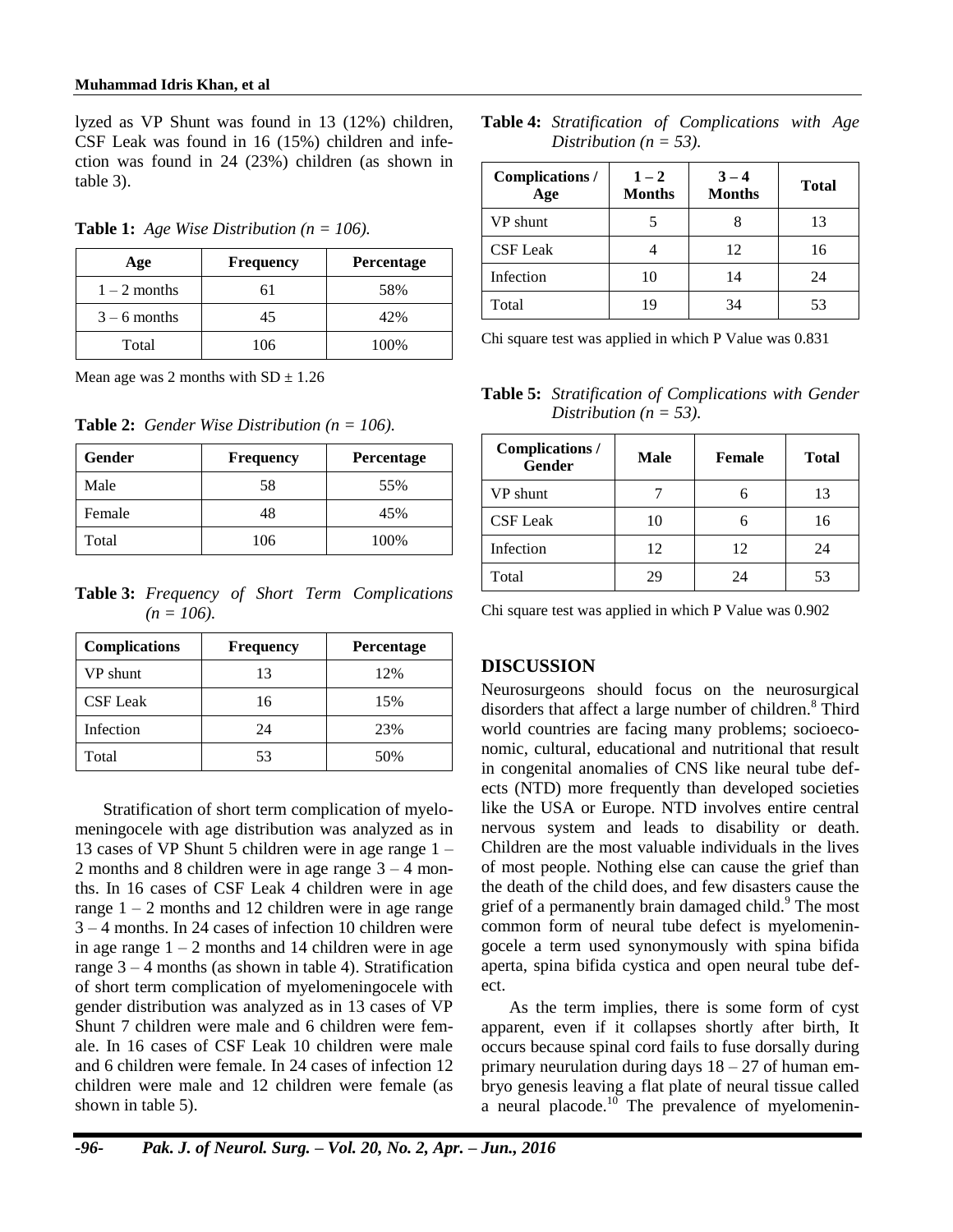gocele has declined in developed countries of the world owing to both prenatal foliate supplementation and to pregnancy termination following prenatal diagnosis. In United States before 1980 prevalence of myelomeningocele was  $1 - 2/1000$  live births, but more recently prevalence has declined to 0.44 per 1000 live births. $11$  Unfortunately, in third world countries prevalence is much higher, and acceptable prevalence data are not available, nor has the issue been addressed with the goal of eradication, or reduction of incidence. The cause of myelomeningocele is multifactorial and includes genetic predisposition, nutritional deficiencies, particularly foliate and zinc, use of anti-epileptic drugs like carbamazepine or valproic acid, diabetes mellitus (type  $-1$ ), pre-pregnancy obesity and other non- medical factors such as agricultural pesticides, radiation, hyperthermia and use of tobacco or drugs. The defect involve neural tissue. Skin over the cystic lesion is not fully developed. The defect size in our series was an average 30.9 cm.

In our series all patient had undergone CT-Brain i.e. 106 (100%) to determine ventricular size and other anomalies. MRI spine was done in selected cases for detecting Chiari – II malformations. In our series 106 patients having MMC were paraperitic and incontinent. In our study 87% myelomeningocele were located at thoracolumbar region, 5% were located in cervical region, and 7% in thoracic region, 20% were associated with hydrocephalus or other anomalies.<sup>12</sup> In our study hydrocephalus (after repair of MMC) requiring VP Shunt was found in 13 (12%) children, CSF Leak was found in 16 (15%) children and infection was found in 24 (23%) children.

Similar findings were observed in study done by James HE et al, $^8$  in which VP Shunt was put in 10% children, CSF Leak was found in 14% children and infection was found in 20% children. As for as normal intelligence is concerned, ventriculitis is the single most important factor, diagnosed at different stages during the care of patient, either before repair of myelomeningocele, after repair, before VP shunt insertion or after placement of VP shunt. Lee SK et al<sup>9</sup> had observed 26 cases (61%) with ventriculitis related to myelomeningocele repair and in 17 cases (4%) due to VP shunt. Organisms found in these cases were usually gastro intestinal tract or skin colonizers. Almost all patients with ventriculitis suffered mental retardation and are under continued follow-up he encountered 16 (3.8%) cases with ruptured myelomeningocele either due to birth trauma, a very thin placode and massive hydrocephalus or due to mishandling by

medical professionals. One of the most important issues concerned with management protocol is the optimal timing of myelomeningocele repair.

It is generally accepted that repair ideally should be performed 72 hours after birth to avoid ventriculitis.<sup>13</sup> In his series 16 cases i.e., 3.8% were repaired within 48 – 72 hours of birth because of CSF leak. In the rest of the cases average time of repair was 28 days, due to delayed referral of the cases. All cases had cultures taken from the neural placode and only sterile cases were directly repaired; others were treated with antibiotics before repair. In all infected cases shunt surgery was delayed, until investigation and treatment for ventriculitis was successful. The main purpose of myelomeningocele repair is to protect the functional tissue in the neural placode, to prevent loss of CSF and minimize the risk of meningitis by reconstructing the neural tube and its coverings with a stable soft tissue closure. To avoid complications, use of lumbar periosteal turn over flap and tissue expansion for delayed closure of large myelomeningocele has been advocated.<sup>12</sup>

Recently, rectal monitoring during repair of myelomeningocele has been performed to preserve neural tissues. $14$  In our series all cases were repaired with standard surgical techniques. In another series, a low pressure VP shunt was placed without repair of MMC in 52 of 155 cases (33.5%). There was 100% shrinkage of myelomeningocele, saving operation time, avoiding problems with wound closure due to very thin and inadequate skin, and minimizing hospital stay due to poor wound healing. However, neurological deficits were irreversible because of cord tethering.<sup>5</sup> All cases were repaired with standard procedure and in 365 cases (88%) VP shunt was put in.

Restoration of neural C.S.F dynamics can reduce flow into the sac resulting in meningocele size reduction. In another series there were wound healing problems including skin necrosis CSF leakage, and gross wound infection in 22 cases (5.3%). There was strong association of poor wound healing with ventriculitis. Out of total cases, 26 (6%) had ventriculitis, and in the experience the incidence of ventriculitis was strongly associated with wound infection of the myelomeningocele closure.<sup>16</sup> There were VP shunt infections in 17 cases (4%) only and the rate was more common in patients previously treated for ventriculitis. There was a close relationship between wound healing and placement of VP shunt. The incidence of myelomeningocele repair breakdown was very low because of our protocol wherein all patients with hydrocephalus had a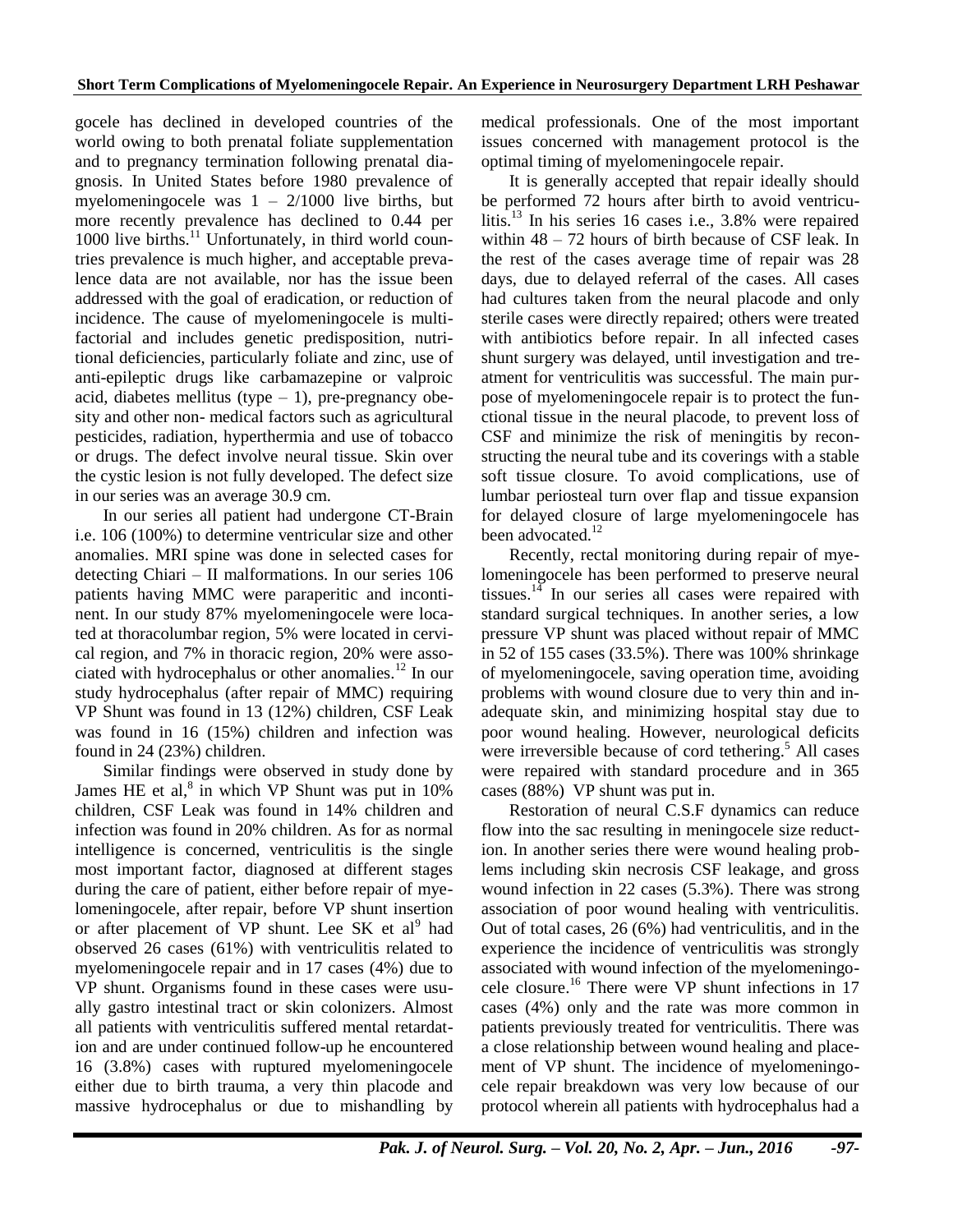VP shunt before repair or simultaneously. To avoid C.S.F leak other factors were also considered like skin flaps; to avoid tension at skin edges.

In another series hydrocephalus was present in 365 cases (88% of total) and all were shunted. The incidence of ventriculitis in these patients after shunt insertion was present in 17 cases (4%). Different factors observed were responsible for shunt related infection including, age at shunt placement, local condition of scalp, duration of shunt surgery, use of prophylactic antibiotics and general condition of the patient. $17$  Overall results were encouraging; there were 5 deaths (1.2%) due to ventriculitis, ruptured meningocele and shunt infection. All other patients are under follow up for their associated anomalies such as hydrocephalus, Chiari malformation and other bony anomalies. Following repair of myelomeningocele there is the possibility of tethered cord syndrome leading to neurological and urologic deficits.<sup>18.19</sup>

### **CONCLUSION**

There is strong need of public health awareness programme in all under developed countries with special reference to nutritional needs like folic acid deficiency. Prenatal diagnosis with high resolution fetal ultrasonography should be done and the site and size should be determined for a recommendation of termination of pregnancy. Early surgical repair must be done to avoid further complications. Our method constructs a secure and water tight covering over spinal cord, provides durable soft tissue closure, and may be used in conjunction with other traditional skin or muscle flap techniques.

> *Address for Correspondence: Dr. Wefaq Ullah Department of Neurosurgery PGMI Lady Reading Hospital, Peshawar E-mail: wefaqullah@yahoo.co.in Cell No: +923339723982*

#### **REFERENCES**

- 1. Singh P, Soni A, singh RJ. Double meningocele; case report and anatomic rationale. J Anatom Societ Ind. 2008; 57 (1): 43-6.
- 2. Idris B. Factors Affecting the Outcomes in Children Post-Myelomeningocoele Repair in Northeastern Peninsular Malaysia. Malaysian J Med Sci. 2011; 18 (1): 52- 9.
- 3. Chand MB, Agrawal J, Bista P. Anaesthetic Challenges and Management of Myelomeningocele Repair. Postgrad Med J NAMS. 2011; 11 (1): 41-6.
- 4. Adzick NS. Fetal myelomeningocele: natural history, pathophysiology, and in-utero intervention. Semin Fetal Neonatal Med. 2010; 15 (1): 9–14.
- 5. Radmanesh F, Khashab F, Nejat ME. Shunt complications in children with myelomeningocele; Effect of timing of shunt placement. J Neurosurg Pediat. 2009; 3: 516-20.
- 6. Hashim ASM, Ahmad S, Jooma R. Management of Myelomeningocle. J Surgery Pakistan (Inter). 2008;1 3  $(1): 7-11.$
- 7. Sankhla S, Khan GM. Reducing CSF shunt placement in patients with spinal myelomeningocele. J Pediatr Neurosci. 2009; 4 (1): 20-9.
- Ikasi. James HE, Lubinsky G. Terminal myelocystocele. J Neurosurg. 2005; 103: 443-5.
- 9. Lee SK, Gower DJ, MC Whorter JM. The role of MR imaging in the diagnosis and treatment of anterior sacral meningocele J Neurosurg. 1988; 69: 628-31.
- 10. Logan WJ. Neurological examination in infancy and childhood chapter 200 sections VII. Pediatrics, 3169- 86.
- 11. MC Neely PD, Howe WJ. infectiveness of dietary folic acid supplementation on the incidence of lipomyelomeningocele: pathogenic implications. J Neurosurg. 2004; 100: 98-100.
- 12. Sharif S, Allcutt D, Markes C. Tethered cord syndrome; recent clinical experience. Br J Neurosurg. 1997; 11: 49-51.
- 13. Park TS, Cail WS, Maggio WM. Progressive spasticity and scoliosis in children with myelomeningocele. Radiological investigation and surgical treatment. J Neurosurg. 1985; 62: 367-75.
- 14. Lee SK, Gower DJ, MC Whorter JM. The role of MR imaging in the diagnosis and treatment of anterior sacral meningocele J Neurosurg. 1988; 69: 628-31.
- 15. Taskaynatan MA, Izci Y, Ozgul A, Hazneci B, Dursun H, Kalyon TA. "Clinical significance of congenital lumbosacral malformations in young male population with prolonged low back pain". Spine, 2005; 30 (8): E210–3.
- 16. Steinbok P, Cochrane DD. The nature of congenital posterior cervical or cervico thoracic midline cutaneous mass lesions. J Neurosurg. 1991; 75: 206-12.
- 17. Tamaki N, Shirataki K, Kojima N. Tethered cord syndrome following repair of myelomeningocele. J Neurosurg. 1988; 9: 393-8.
- 18. Vernet O, Farmer JP, Houle AM. Impact of urodynamic studies on the surgical management of spinal cord tethering. J Neurosurg. 1996; 85: 555-9.
- 19. Warder DE, Oakes WJ. Tethered cord syndrome and the conus in a normal position. Neurosurgery, 1993; 33: 374-8.